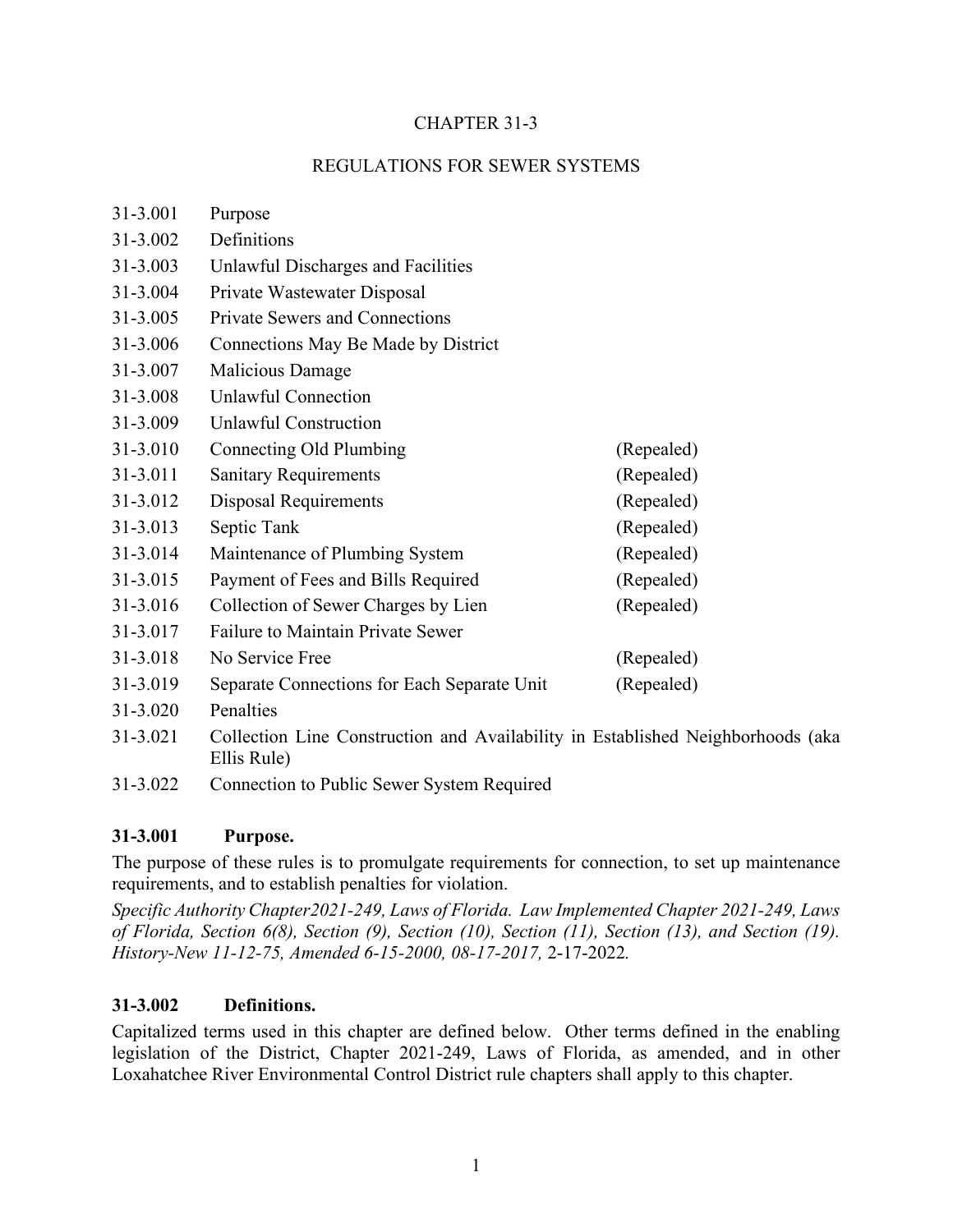(1) "Available Sewer System of the District" or "Available" shall have the same meaning as "available" defined in Section 381.0065(2)(a), Florida Statutes, and as subsequently amended.

(2) "Established Residential Neighborhood" shall be considered an area within the geographic boundaries of the District defined by natural geographic boundaries, common restrictions, or other common characteristics as reasonably determined by the District, in which fifty (50%) or more of the lots contained completed Residential Units as of May 22, 1971.

(3) "Private Sewer" includes any pipe, conduit, ditch, or other device used or devised to collect or transport sewage from a source that is not owned by the District. Private Sewer specifically includes plumbing, laterals, gravity mains, manholes, grease interceptor, intercepting sewers, pumping stations, lift stations, valves, force mains, pressure lines, and all associated appurtenances and equipment located on private property or for which the District has not accepted a Bill of Sale.

*Specific Authority Chapter2021-249, Laws of Florida. Law Implemented Chapter 2021-249, Laws of Florida, Section 6(3), (6), (8), (9), (10), (16), (17), (19) and (23). History-New 11-12-75, Amended 1-9-85, 6-15-2000, 8-17-2017,* 2-17-2022*.*

### **31-3.003 Unlawful Discharges and Facilities.**

(1) It shall be unlawful to discharge to any natural outlet within the geographical area of District any wastewater or other polluted waters, except where suitable treatment has been provided in accordance with the provisions of these Rules.

(2) Except as otherwise permissible pursuant to the District's Rules, it shall be unlawful to construct or maintain any privy, privy vault, septic tank, cesspool, or other facility intended or used for the treatment or the disposal of wastewater.

*Specific Authority Chapter2021-249, Laws of Florida. Law Implemented Chapter 2021-249, Laws of Florida, Section 2, Section 5, Section 6(2), (4), (10), (19), and (22), Section 9, Section 10, and Section 12. History-New 5-5-85, 6-15-00, 10-20-2011, 8-17-2017*, *2-17-2022.*

### **31-3.004 Private Wastewater Disposal.**

(1) Where a public sanitary sewer system is not available under the provisions of Rule 31-3.022, the private sewer shall be connected to a private wastewater disposal system complying with the rules of the District, the District's Construction Standards and Technical Specifications, and the regulations of agencies of applicable jurisdiction for Palm Beach and Martin Counties and the State of Florida.

(2) The type, capacity, location, and layout of private wastewater disposal system shall comply with all regulations of the agencies of applicable jurisdiction for Palm Beach and Martin Counties and the State of Florida. No septic tank or cesspool shall be permitted to discharge to any natural outlet.

(3) At such time as a property is connected to a public sewer system any septic tanks, cesspools, and similar private wastewater disposal facilities shall be abandoned in accordance with Rule 64E-6.011, Florida Administrative Code, Abandonment of Systems.

(4) The owner of the property shall operate and maintain the private wastewater disposal facilities in a sanitary manner at all times at no expense to the District. Maintenance of Private Sewer specifically excludes work on a low-pressure sewer system for which the District has agreed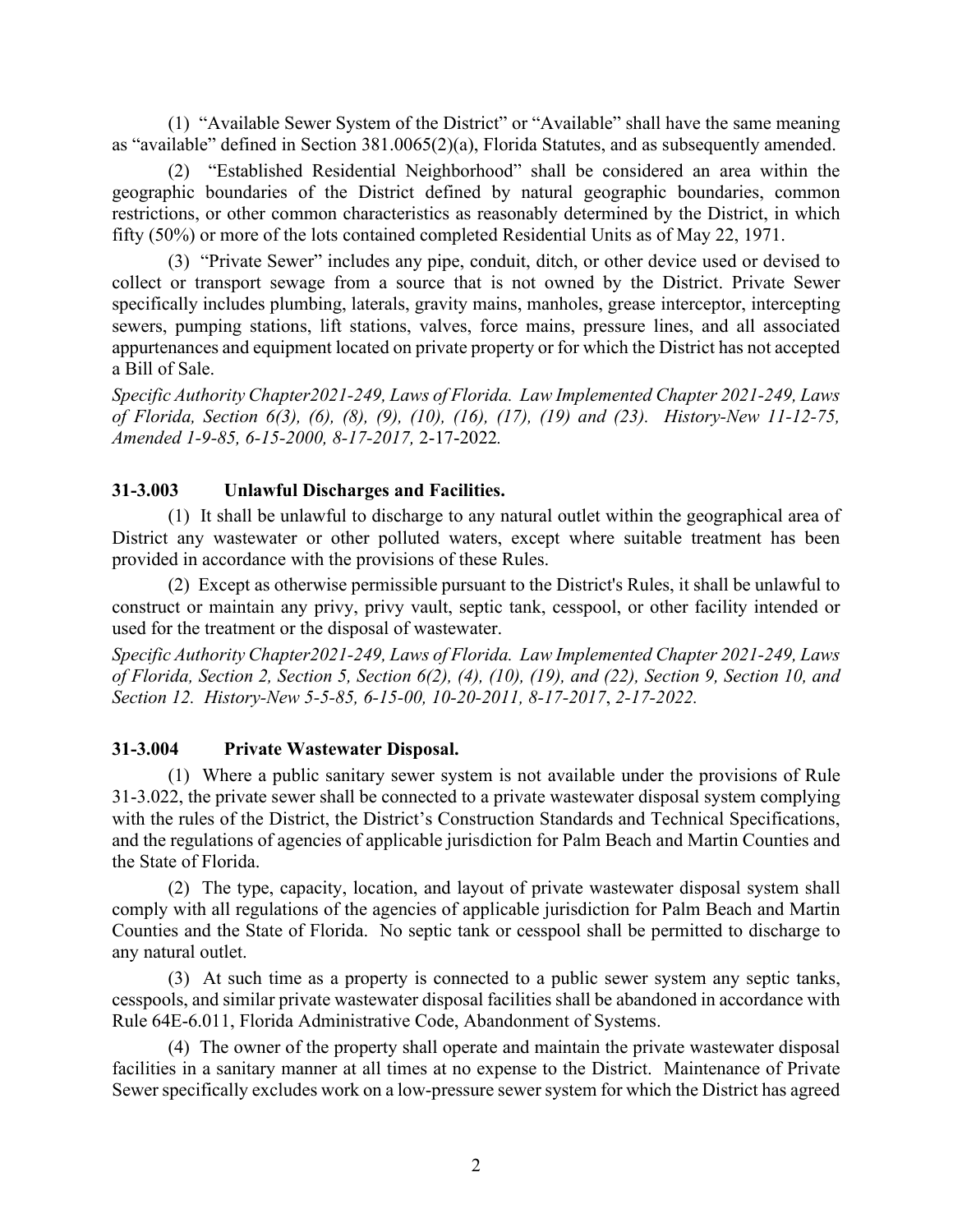to provide maintenance via an executed License for Maintenance of Low-Pressure Sewer System Pump Station. If any such owner of any property shall fail and refuse to maintain in a proper and operable manner the private sewer on their property, then the District is hereby authorized to conduct such maintenance and enter on or upon any such property for the purpose of conducting such maintenance. The District shall thereupon be entitled to recover the cost of such maintenance, together with reasonable penalties and interest and attorney's fees, by suit in any court of competent jurisdiction. In addition, and as an alternate means of collecting such costs of maintenance, the District shall have a lien on such property for such cost, which lien shall be of equal dignity with the lien of state and county and municipal taxes. Such lien may be foreclosed by the District in the same manner provided by the laws of Florida for the foreclosure of mortgages upon real estate.

(5) No statement contained in this Chapter shall be construed to circumvent or interfere with any additional requirements that may be imposed by the Florida Department of Environmental Protection or the applicable Health departments of Palm Beach or Martin Counties. *Specific Authority Chapter 2021-249, Laws of Florida). Law Implemented Chapter 2021-249, Laws of Florida, Section 6(2), (9), (10), and (19), and Section 12. History-New 5-5-85, Amended 10-20-2011, 8-17-2017, 2-17-2022.*

### **31-3.005 Private Sewers and Connections.**

(1) No unauthorized person shall uncover, make any connections with or opening into, use, alter, or disturb any public sewer system or appurtenance thereof without first obtaining written consent from the District.

(2) All costs and expenses incidental to the installation and connection of the private sewer to the District's sewer system shall be borne by the owner. The owner shall indemnify the District for any loss or damage to any District system that may directly or indirectly be occasioned by the installation or connection of the private sewer.

(3) Existing private sewer infrastructure may be used in connection with new buildings only when found, on examination and test by the District, to meet the rules of the District, the District's Construction Standards and Technical Specifications, and the regulations of agencies of applicable jurisdiction for Palm Beach and Martin Counties and the State of Florida. Any deviation from the District's Construction Standards and Technical Specifications must be reviewed and approved in writing by the District before installation.

(4) The size, slope, alignment, and materials of construction of a private sewer, and the methods to be used in excavating, placing of the pipe, jointing, connecting to the public sewer system, testing, and backfilling the trench shall conform to the requirements of applicable building and plumbing codes, the rules of the District, the District's Construction Standards and Technical Specifications, and the regulations of agencies of applicable jurisdiction for Palm Beach and Martin Counties and the State of Florida. Any deviation from the District's Construction Standards and Technical Specifications must be reviewed and approved in writing by the District before installation.

(5) Whenever possible, the private sewer shall be brought to the building at an elevation below the ground, or if applicable, basement floor. In all buildings in which any building drain is too low to permit gravity flow to the public sewer system, sanitary sewage carried by such building drain shall be lifted by a District approved means and discharged to the building sewer.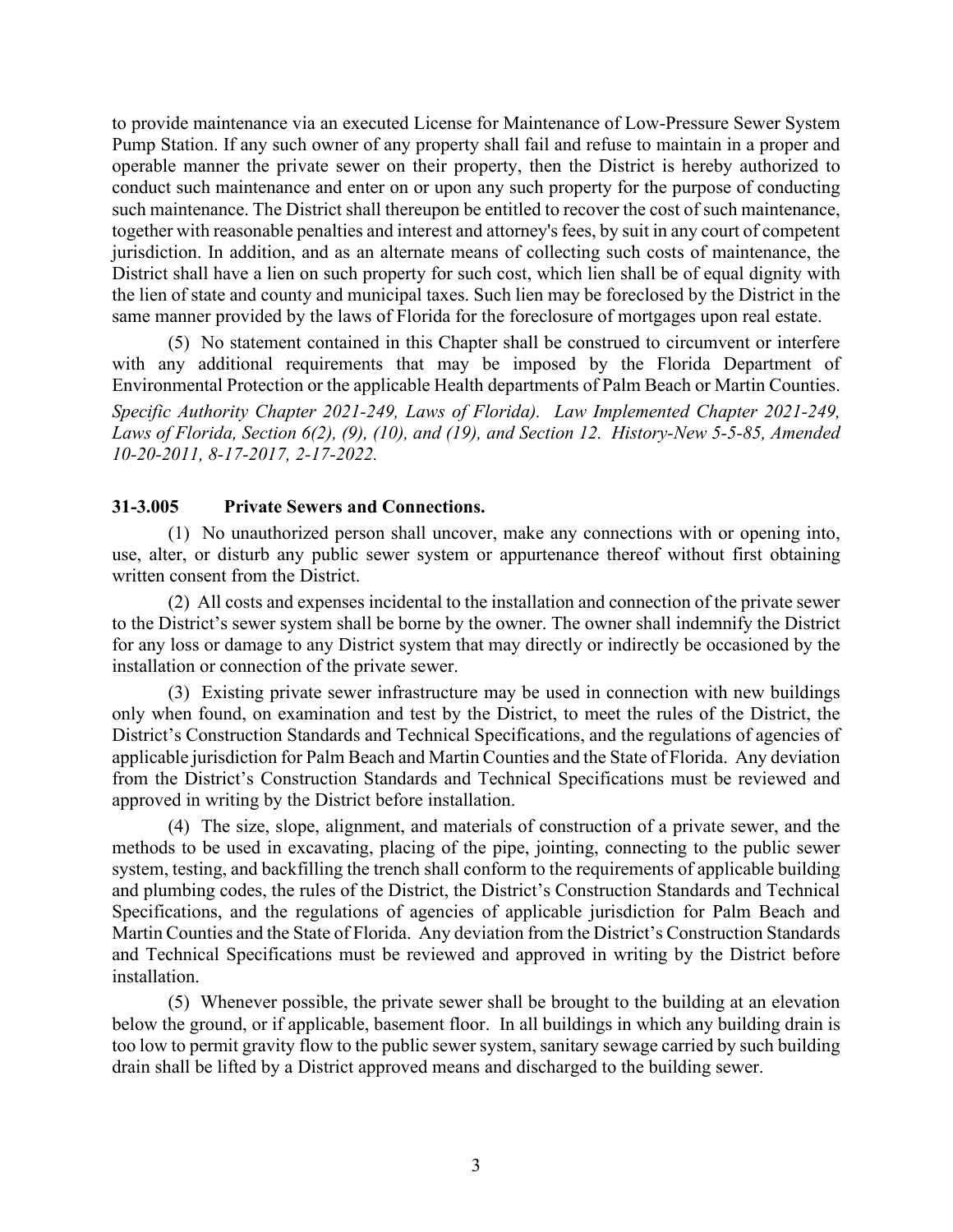(6) No person shall make connections of roof downspouts, foundation drains, areaway drains, or other sources of surface runoff or groundwater to a private sewer which is connected directly or indirectly to the District's sanitary sewer system.

(7) All connections to the District's sanitary sewer system shall be made in accordance with the rules of the District, the District's Construction Standards and Technical Specifications, the regulations of agencies of applicable jurisdiction for Palm Beach and Martin Counties and the State of Florida, watertight, verified by proper testing, and inspected and approved by the District. Any deviation from the District's Construction Standards and Technical Specifications must be reviewed and approved in writing by the District before installation.

(8) The applicant seeking to construct a private sewer or connect a private sewer to the District's sanitary sewer system shall notify the District when the private sewer is ready for inspection and connection to the public sewer system. The connection and testing shall be made under the supervision of the District's representatives.

(9) All excavations for private sewer installation shall be adequately guarded with barricades and lights to protect the public from hazard. Streets, sidewalks, parkways, and other public property disturbed in the course of the work shall be restored to the satisfaction of the local authority with jurisdiction over the public property.

*Specific Authority Chapter 2021-249, Laws of Florida. Law Implemented Chapter 2021-249, Laws of Florida, Section 6(2), (10), and (19), and Section 12. History-New 5-5-85, Amended 10- 20-2011, 8-17-2017, 2-17-2022.*

## **31-3.006 Connection May Be Made by District.**

If any such owner of any lot or parcel of land within the District shall fail and refuse to connect with and use the facilities of the District's sewer system after the same became available as defined herein and notification by the District as provided herein, then the District is hereby authorized to make such connections, entering on or upon any such lot or parcel of land for the purpose of making such connection. The District shall thereupon be entitled to recover the cost of making such connection, together with reasonable penalties and interest and attorney's fees, by suit in any court of competent jurisdiction. In addition, and as an alternate means of collecting such costs of making such connections, the District shall have a lien on such lot or parcel of land for such cost, which lien shall be of equal dignity with the lien of state and county and municipal taxes. Such lien may be foreclosed by the District in the same manner provided by the laws of Florida for the foreclosure of mortgages upon real estate.

*Specific Authority Chapter 2021-249, Laws of Florida. Law Implemented Chapter 2021-249, Laws of Florida, Section 5, Section 6(4), (9), (10), (17), (19), and (22), and Section 9. History-New 11-12-75, Amended 8-17-2017,* 2-17-2022*.*

### **31-3.007 Malicious Damage.**

No person shall maliciously, willfully, or negligently break, damage, destroy, uncover, deface, or tamper with any structure, appurtenance or equipment which is a part of the wastewater facilities. Any person violating this provision shall be subject to any civil or criminal penalties available pursuant to law.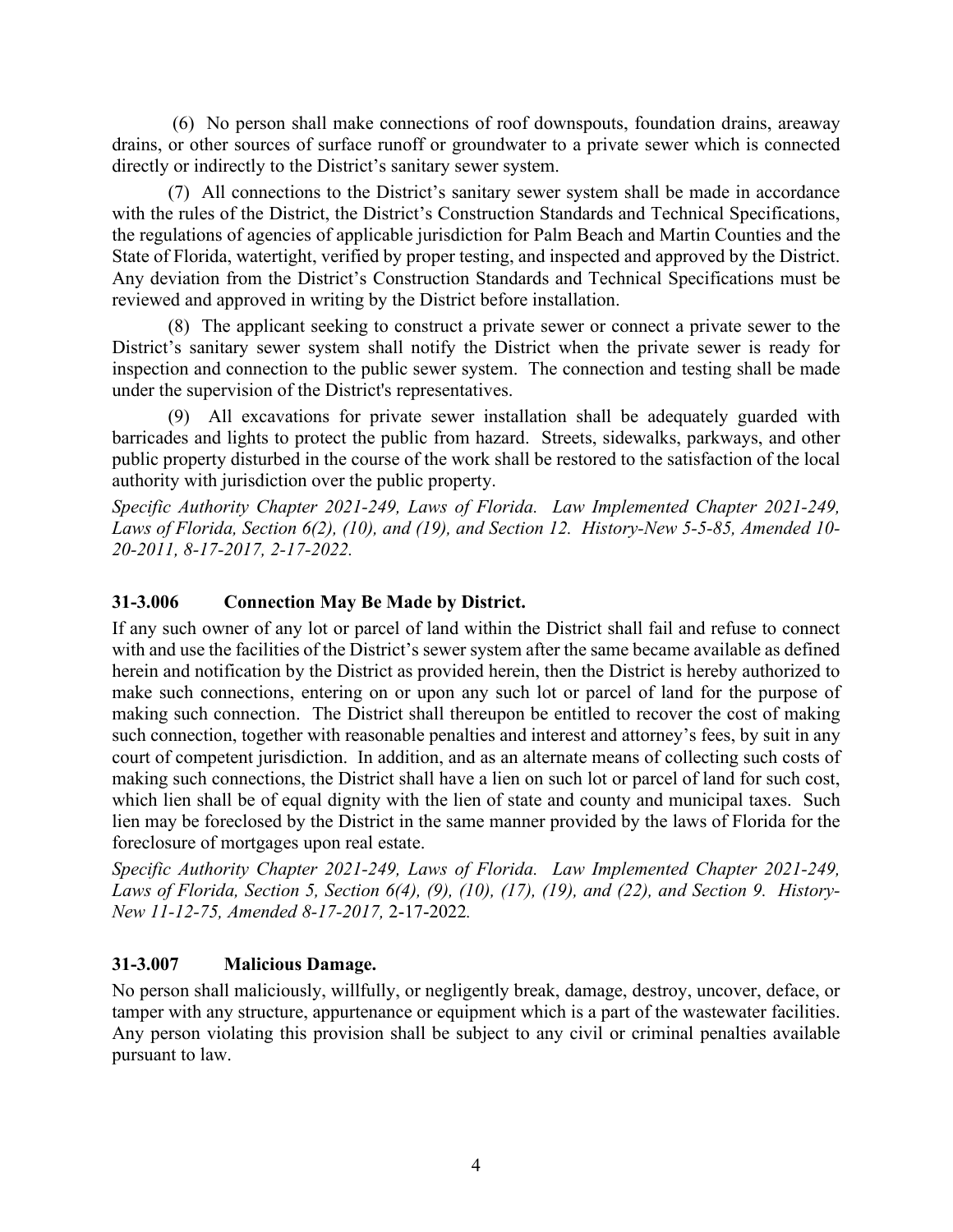*Specific Authority Chapter 2021-249, Laws of Florida. Law Implemented Chapter 2021-249, Laws of Florida, Section 2, and Section 6(2), (13), and (19). History-New 5-5-85, Amended 10- 20-2011, 2-17-2022.*

# **31-3.008 Unlawful Connection.**

No person, persons, firm, corporation, agency, or organization shall be allowed to connect into any sewer system owned by the District without the written consent of the District and then the connection with such system shall be made only under the direction and supervision of the District, or its authorized agent. Any person, persons, firm, corporation, agency, or organization who shall make any connection without such consent of the District shall be subject to all rates, fees, and charges as provided for in Chapter 31-10, and be subject to the penalties provided in Chapter 31- 13 sections 10 and 11, and any civil or criminal penalties available pursuant to law.

*Specific Authority Chapter 2021-249, Laws of Florida. Law Implemented Chapter 2021-249, Laws of Florida, Section 6(8), (13), and (19), and Section 8. History-New 11-12-75, Amended 8- 17-2017,* 2-17-2022*.*

# **31-3.009 Unlawful Construction.**

No person, persons, firm, corporation, agency, or organization shall build or remodel or cause to be built or remodeled any structure used for human habitation or occupancy within the District unless it is provided with sewage connection and disposal facilities, approved by the District. Any person, persons, firm, corporation, agency, or organization who shall make any connection without such consent of the District shall be subject to all rates, fees, and charges as provided for in Chapter 31-10, and be subject to the penalties provided in Chapter 31-13 sections 10 and 11, and any civil or criminal penalties available pursuant to law.

*Specific Authority Chapter 2021-249, Laws of Florida. Law Implemented Chapter 2021-249, Laws of Florida, Section 6(6), (8), (10), and (19), and Section 12. History-New 11-12-75,* 2-17- 2022*.*

| 31-3.010 | Connecting Old Plumbing. (Repealed) Repealed 6-15-2000.             |
|----------|---------------------------------------------------------------------|
| 31-3.011 | <b>Sanitary Requirements. (Repealed)</b> Repealed 6-15-2000.        |
| 31-3.012 | Disposal Requirements. (Repealed) Repealed 6-15-2000.               |
| 31-3.013 | Septic Tank. (Repealed) Repealed 6-15-2000.                         |
| 31-3.014 | Maintenance of Plumbing System. (Repealed) Repealed 6-15-2000.      |
| 31-3.015 | Payment of Fees and Bills Required. (Repealed) Repealed 6-15-2000.  |
| 31-3.016 | Collection of Sewer Charges by Lien. (Repealed) Repealed 8-17-2017. |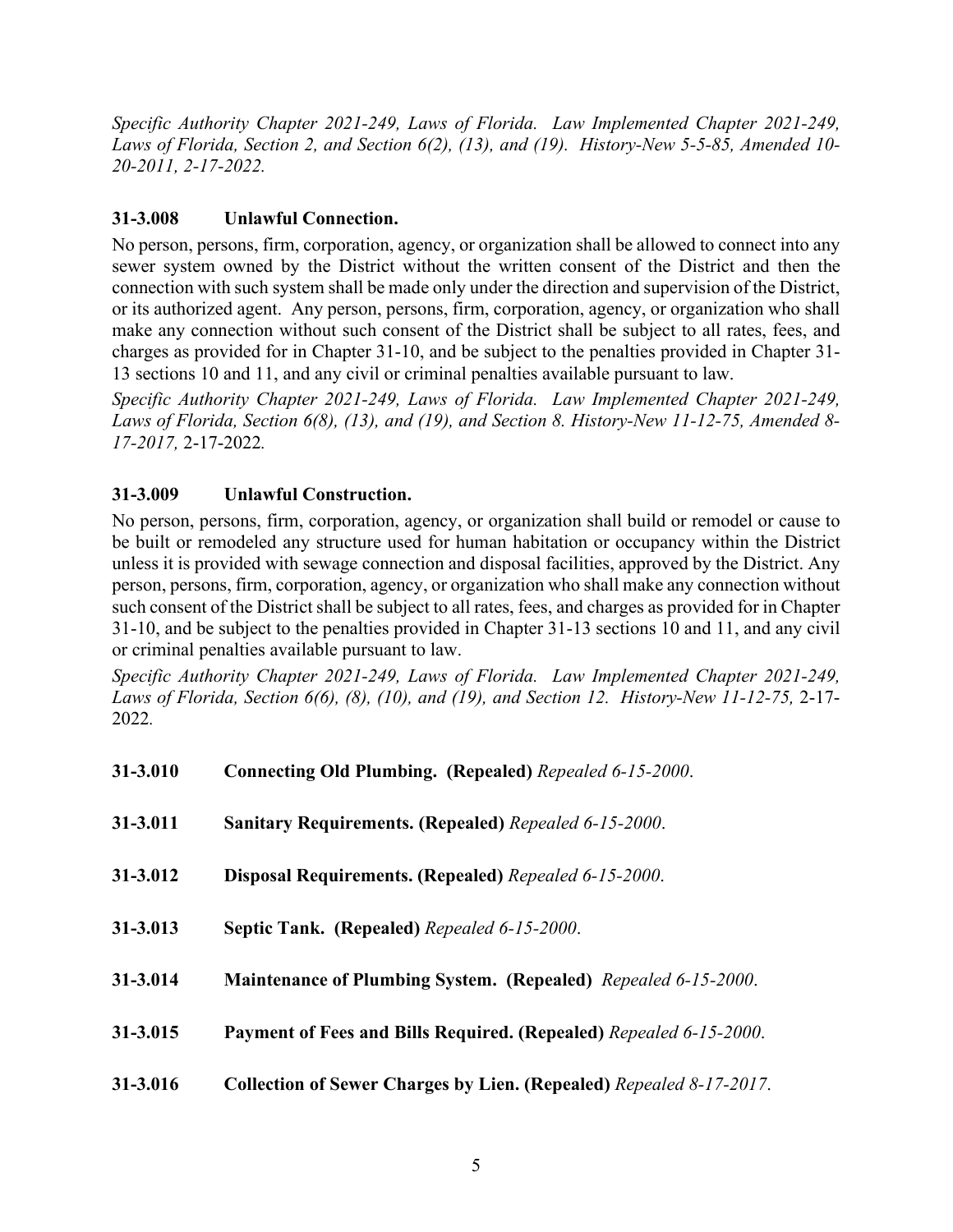### **31-3.017 Failure to Maintain Private Sewer.**

Failure to maintain a private sewer in a proper working manner will give the District the right to cut off the water and/or sewer connection, which shall not be reconnected until the private sewer is maintained properly. Private sewers and other appurtenances not owned by the District and discharging into the District sewerage system shall, if defective, be repaired, and all such facilities shall be operated and maintained to prevent the discharge of wastewater that violates General Sewer Use Requirements as specified in Chapter 31-13.

*Specific Authority Chapter 2021-249, Laws of Florida. Law Implemented Chapter 2021-249, Laws of Florida, Section 6(14) and (19). History-New 11-12-75, Amended 8-17-2017,* 2-17-2022*.*

## **31-3.018 No Service Free. (Repealed)** *Repealed 8-17-2017*.

## **31-3.019 Separate Connections for Each Separate Unit. (Repealed)** *Repealed 6-15-2000.*

### **31-3.020 Penalties.**

See Loxahatchee River Environmental Control District Rule Chapter 31-13 Sections 10 and 11.

*Specific Authority Chapter 2021-2492002-358, Laws of Florida. Law Implemented Chapter 2021- 2492002-358, Laws of Florida, Section 6(9) and, (19). History-New 08-17-2017,* 2-17-2022*.*

# **31-3.021 Collection Line Construction and Availability in Established Neighborhoods (aka Ellis Rule).**

The Loxahatchee River Environmental Control District shall construct and declare Available, sewerage collection lines and related appurtenances comprising a localized District sewer system in Established Residential Neighborhoods based upon the Governing Board's determination of any of the following:

(1) that 50% or more of the record owners of property to be served by such localized sewerage system shall desire and consent to the construction of said system; or

(2) that a reasonable alternative to the septic tanks exists for the treatment of the sewerage, taking into consideration factors such as cost; or

(3) the discharge from the septic tanks is adversely affecting the health of the user or the public, or the groundwater or surface water is degraded; or

(4) to enhance the environmental and scenic value of surface waters.

*Specific Authority Chapter 2021-249, Laws of Florida. Law Implemented Chapter 2021-249, Laws of Florida, Section 2, Section 6 (9)(d) and (10), and Section 10. History-new 1-9-85, Formerly 31-3.21, Amended 2-2-94, 6-15-2000, 2-17-2022.* 

*Annotation: Village of Tequesta v. Loxahatchee River Environmental Control District, Case No. 97-4367AD, 15th Judicial ordered August 6, 1997, affirmed in Village of Tequesta v. Loxahatchee River Environmental Control District, 714 So. 2d 1100, (Fla 4th DCA 1998).*